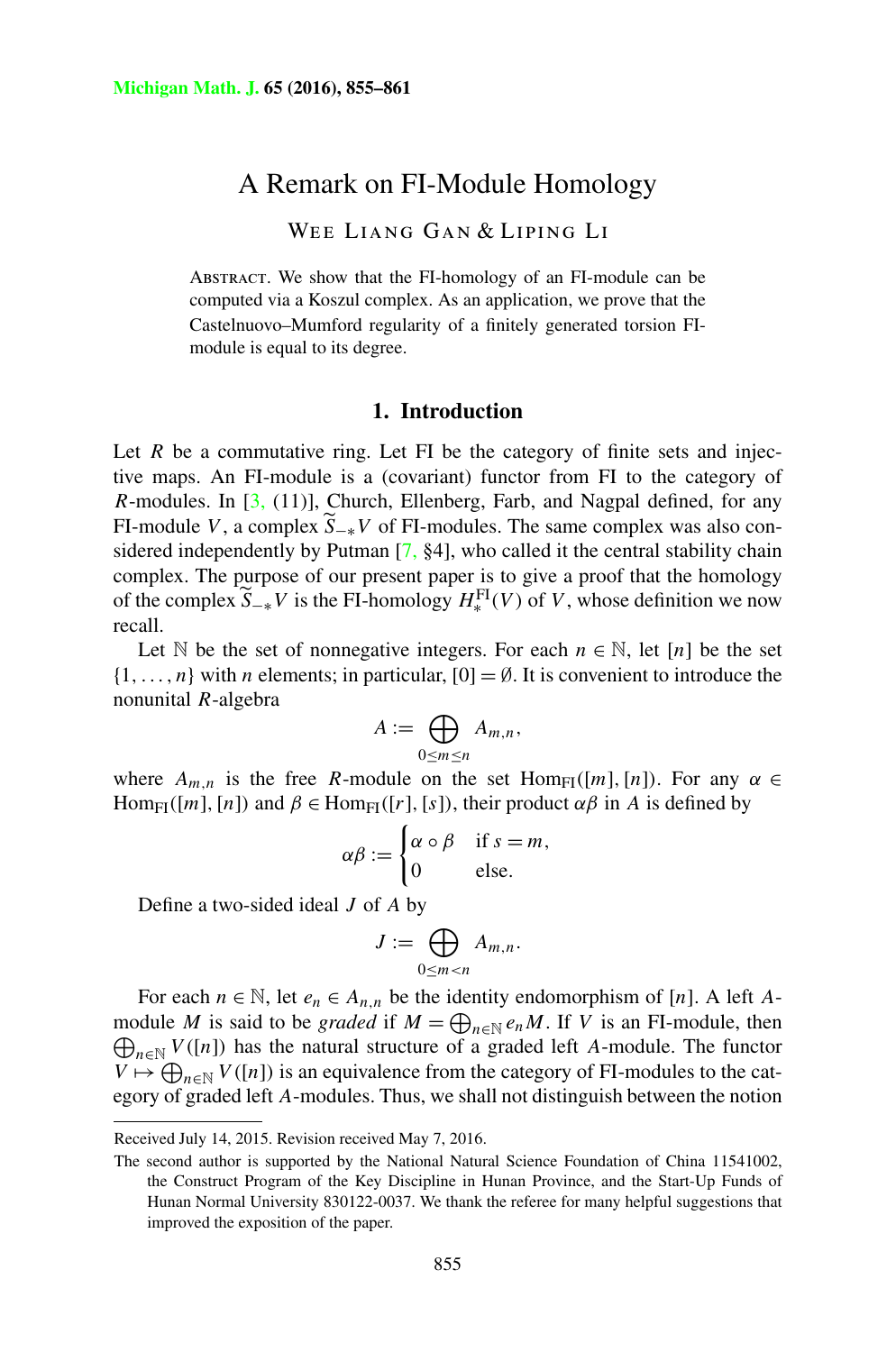<span id="page-1-0"></span>of FI-modules and the notion of graded left *A*-modules. By abuse of notation, we shall also denote  $\bigoplus_{n \in \mathbb{N}} V([n])$  by *V*.

Let  $a \in \mathbb{N}$ . Following [[1\]](#page-6-0) and [[2,](#page-6-0) Definition 2.3.7], the FI-*homology* functor  $H_a^{\text{FI}}$  is, by definition, the *a*th left-derived functor of the right exact functor

$$
H_0^{\text{FI}} : V \mapsto V/JV \tag{1}
$$

from the category of FI-modules to itself. In other words,  $H_a^{\text{FI}}(V) := \text{Tor}_a^A(A)$ *J,V )*.

The main result of this paper is the following.

THEOREM 1. Let *V* be an FI-module. For each  $a \in \mathbb{N}$ , we have

$$
H_a^{\mathrm{FI}}(V) \cong H_a(\widetilde{S}_{-*}V).
$$

Let us briefly describe our strategy for proving Theorem 1. For each  $d \in \mathbb{N}$  and a finite set *X*, let  $M(d)(X) := R$  Hom<sub>FI</sub> $([d], X)$ , the free *R*-module on the set of injections from [*d*] to *X*. This defines the FI-module *M(d)*. We shall prove that for each *d* ∈ N, we have  $H_a(\widetilde{S}_{-*}M(d)) = 0$  whenever *a* ≥ 1. This key result implies that for *a*  $\geq$  1, the functor *V*  $\mapsto$  *H<sub>a</sub>*(*S*<sub>−∗</sub>*V*) is coeffaceable because every FI-module is a quotient of  $\bigoplus_{i \in I} M(d_i)$  for some  $d_i \in \mathbb{N}$ . It is easy to see that the collection of functors  $V \mapsto H_a(S_{-*}V)$  for  $a \ge 0$  form a homological  $\delta$ -functor with  $H_0(\widetilde{S}_{-*}V) \cong V/JV$ , and hence Theorem 1 follows by a standard result in homological algebra.

We give an application of Theorem 1.

For any FI-module *V* , its *degree* is defined to be

$$
deg(V) := sup\{n \in \mathbb{N} \mid V([n]) \neq 0\},\
$$

where by convention the supremum of an empty set is −∞. The *Castelnuovo– Mumford regularity* reg $(V)$  of V is defined to be the infimum of the set of all  $c \in \mathbb{Z}$  such that

$$
\deg(H_a^{\text{FI}}(V)) \le c + a \quad \text{for each } a \ge 1,
$$

where by convention the infimum of an empty set is  $\infty$ .

THEOREM 2. Let *V* be a finitely generated FI-module with  $deg(V) < \infty$ . Then

$$
reg(V) = deg(V).
$$

After recalling the construction of the complex-*S*−∗*V* in the next section, we prove the key result we need in Section [3.](#page-2-0) The proof of Theorem 1 will be given in Section [4,](#page-4-0) and the proof of Theorem 2 will be given in Section [5.](#page-5-0)

REMARK 3. Theorem 1 was first stated without proof in  $\lceil 3$ , Remark 2.21]; after our present paper was written, we learnt that a different proof was given by Church and Ellenberg in [[1](#page-6-0), Proposition 4.9]. Theorem 2 was first conjectured in [[6,](#page-6-0) Corollary 5.22].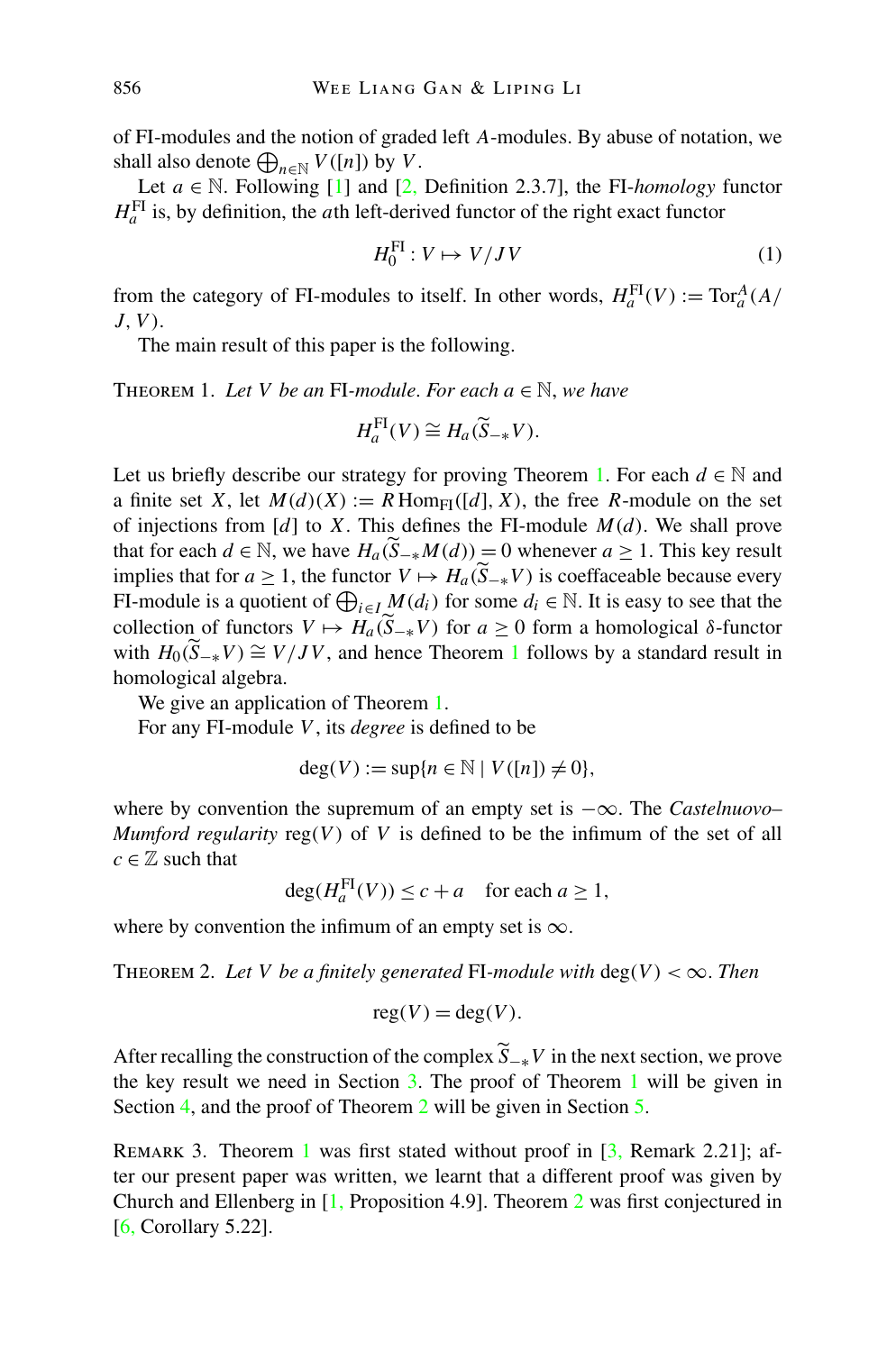### **2. Reminder on Koszul Complex of an FI-Module**

<span id="page-2-0"></span>The complex  $S_{-*}V$  defined in [[3,](#page-6-0) (11)] is a Koszul complex [\[5](#page-6-0), §12.4]. To state its definition, we need a few notations.

For any finite set *I*, let *RI* be the free *R*-module with basis *I*, and  $det(I)$  the free *R*-module  $\bigwedge^{|\mathcal{I}|} R\mathcal{I}$  of rank one. In particular, if  $\mathcal{I} = \emptyset$ , then  $\det(\mathcal{I}) = R$ . If  $I = \{i_1, \ldots, i_a\}$ , then  $i_1 \wedge \cdots \wedge i_a$  is a basis for det(*I*).

Let *V* be an FI-module, and *X* a finite set. Suppose  $T \subset X$  and  $i \in X \setminus T$ . For any  $v \in V(T)$ , we shall write  $i(v)$  for the element  $i(v) \in V(T \cup \{i\})$ , where *ι* is the inclusion map from *T* to *T*  $\cup$  {*i*}. For any *a*  $\in$  N, let

$$
(\widetilde{S}_{-a}V)(X) := \bigoplus_{\substack{I \subset X \\ |I| = a}} V(X \setminus I) \otimes_R \det(I). \tag{2}
$$

The differential  $d : (S_{-a}V)(X) \to (S_{-a+1}V)(X)$  is defined on each direct summand by the formula

$$
d(v \otimes i_1 \wedge \cdots \wedge i_a) := \sum_{p=1}^a (-1)^p i_p(v) \otimes i_1 \wedge \cdots \widehat{i_p} \cdots \wedge i_a,
$$

where  $v \in V(X \setminus I)$ ,  $I = \{i_1, \ldots, i_a\}$ , and  $i_p$  means that  $i_p$  is omitted in the wedge product. If *X'* is a finite set and  $\alpha : X \to X'$  is an injective map, then  $\alpha$  :  $(\widetilde{S}_{-a}V)(X) \to (\widetilde{S}_{-a}V)(X')$  is defined on each direct summand by the formula

$$
\alpha(v \otimes i_1 \wedge \cdots \wedge i_a) := \alpha(v) \otimes \alpha(i_1) \wedge \cdots \wedge \alpha(i_a),
$$

where  $v \in V(X \setminus I)$ ,  $\alpha(v) \in V(X' \setminus \alpha(I))$ , and  $I = \{i_1, \ldots, i_a\}$ . This defines, for each  $a \in \mathbb{N}$ , an FI-module  $\widetilde{S}_{-a}V$ . Thus, we obtain a complex  $\widetilde{S}_{-*}V$  of FI-modules:

$$
\cdots \longrightarrow \widetilde{S}_{-2}V \longrightarrow \widetilde{S}_{-1}V \longrightarrow \widetilde{S}_0V \longrightarrow 0. \tag{3}
$$

For each  $a \in \mathbb{N}$ , the homology  $H_a(\widetilde{S}_{-*}V)$  of the complex (3) is an FI-module.

Observe that for each  $n \in \mathbb{N}$ , the image of  $d : (\widetilde{S}_{-1}V)([n]) \to (\widetilde{S}_0V)([n])$  is the *R*-submodule of  $V([n])$  spanned by all elements of the form  $\alpha(v)$  for some injective map  $\alpha : [n-1] \rightarrow [n]$  and  $v \in V([n-1])$ , so

$$
H_0(\widetilde{S}_{-*}V) \cong V/JV. \tag{4}
$$

REMARK 4. In [[3\]](#page-6-0), the complex  $S_{-*}V$  is constructed via another complex  $B_*V$ defined in [[3,](#page-6-0) (10)]. We have given a direct construction of  $S_{-*}V$ .

# **3. A Key Fact**

Recall that for each  $d \in \mathbb{N}$ , the FI-module  $M(d)$  is defined by  $M(d)(X) :=$  $R$  Hom<sub>FI</sub>([*d*],  $X$ ) for each finite set  $X$ .

LEMMA 5. *Let d* ∈ ℕ. *If*  $n \neq d$ , *then*  $H_0((\widetilde{S}_{-*}M(d))([n])) = 0$ .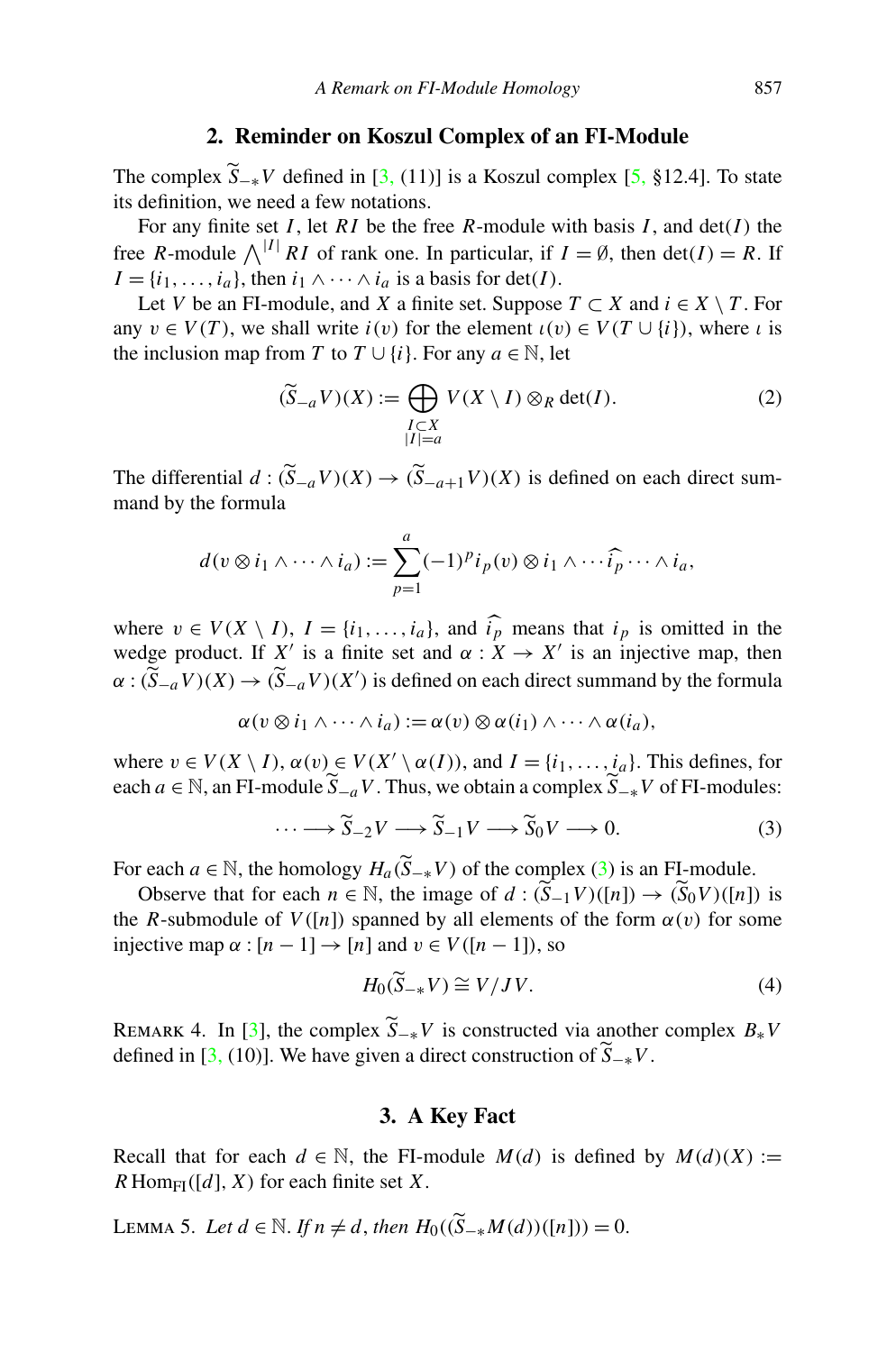<span id="page-3-0"></span>*Proof.* The complex  $(S_{-*}M(d))([n])$  is

$$
\cdots \longrightarrow \bigoplus_{\substack{T \subset [n] \\ |T| = n-1}} R \operatorname{Hom}_{\text{FI}}([d], T) \otimes_R \det([n] \setminus T) \longrightarrow R \operatorname{Hom}_{\text{FI}}([d], [n]) \longrightarrow 0.
$$

If  $n < d$ , then Hom<sub>FI</sub> $(d, [n]) = \emptyset$ . If  $n > d$ , then the image of any injective map from [*d*] to [*n*] lies in some subset  $T \subset [n]$  with  $|T| = n - 1$ . The lemma follows.  $\Box$ 

The following result plays a crucial role in this paper.

PROPOSITION 6. Let  $d \in \mathbb{N}$ . If  $a \ge 1$ , then  $H_a(\widetilde{S}_{-*}M(d)) = 0$ .

*Proof.* We have to show that for each  $n \in \mathbb{N}$ , the homology  $H_a((\widetilde{S}_{-*}M(d))([n]))$ is 0 for all  $a \ge 1$ . We do this by induction on *n*. If  $a > n$ , then for any FI-module *V*, we have  $(S_{-a}V)([n]) = 0$ . Therefore, if  $a > n$ , then  $(S_{-a}M(d))([n])$  is 0 for all  $d \in \mathbb{N}$ . Thus, the  $n = 0$  case is trivial. Now suppose that  $n > 0$  and that *H<sub>a</sub>*(( $\widetilde{S}_{-*}M(d)$ )([*n* − 1])) = 0 for all *a* ≥ 1 and *d* ∈ N.

For each  $a \in \mathbb{N}$ , let  $C_{-a}$  be the *R*-submodule of  $(\widetilde{S}_{-a}M(d))([n])$  spanned by the elements  $\alpha \otimes i_1 \wedge \cdots \wedge i_a$  where  $\alpha$  is an injective map from [*d*] to [*n*] \  $\{i_1, \ldots, i_a\}$  and  $n \notin \{i_1, \ldots, i_a\}$ ; thus,  $C_{-a}$  is spanned by the direct summands of ([2\)](#page-2-0) for  $V = M(d)$  and  $X = [n]$  with  $n \notin I$ . (Note that the definition of  $C_{-a}$ depends on *d* and *n*, but we suppress them from our notation. Moreover, *C*−*<sup>a</sup>* is not an  $S_n$ -submodule of  $(S_{-a}M(d))([n])$ .) It is clear that  $C_{-*}$  is a subcomplex of *(*-*S*−∗*M(d))(*[*n*]*)*.

For each basis element  $\alpha \otimes i_1 \wedge \cdots \wedge i_a \in C_{-a}$ , we have either  $n \notin \alpha([d])$  or  $n =$  $\alpha(r)$  for exactly one  $r \in [d]$ ; if  $n \notin \alpha([d])$ , then we can consider  $\alpha$  as an injective map from  $[d]$  to  $[n-1] \setminus \{i_1, \ldots, i_a\}$ , and so  $\alpha \otimes i_1 \wedge \cdots \wedge i_a$  can be considered as an element of  $(S_{-a}M(d))([n-1])$ , whereas if  $r \in [d]$  and  $n = \alpha(r)$ , then  $\alpha|_{[d]\setminus\{r\}}$ can be considered as an injective map from  $[d-1]$  to  $[n-1] \setminus \{i_1, \ldots, i_a\}$  (by fixing an identification of  $[d] \setminus \{r\}$  with  $[d-1]$ ), and so  $\alpha|_{[d] \setminus \{r\}} \otimes i_1 \wedge \cdots \wedge i_a$  can be considered as an element of  $(S_{-a}M(d-1))([n-1])$ . Hence, we can identify the complex *C*−∗ with

$$
(\widetilde{S}_{-*}M(d))([n-1])\oplus \left(\bigoplus_{r=1}^d (\widetilde{S}_{-*}M(d-1))([n-1])\right).
$$

The quotient complex of  $(S_{-*}M(d))([n])$  by  $C_{-*}$  can be identified with  $\sum (S_{-*}M(d))([n-1])$ , where  $\sum$  is the shift functor on complexes such that  $(ΣK)_{-a} = K_{-a+1}$  for any complex *K*; specifically, each basis element *α* ⊗ *i*<sub>1</sub> ∧  $\cdots \wedge i_{a-1}$  of  $(\bar{S}_{-a+1}M(d))([n-1])$  (where  $\alpha$  is an injective map from [*d*] to  $[n-1]\setminus\{i_1,\ldots,i_{a-1}\}\)$  can be identified with the element  $\alpha\otimes i_1 \wedge \cdots \wedge i_{a-1} \wedge n \in$ *(*-*S*−*aM(d))(*[*n*]*)*.

Therefore, we have a short exact sequence of complexes

$$
0 \longrightarrow C_{-*} \longrightarrow (\widetilde{S}_{-*}M(d))([n]) \longrightarrow \Sigma(\widetilde{S}_{-*}M(d))([n-1]) \longrightarrow 0.
$$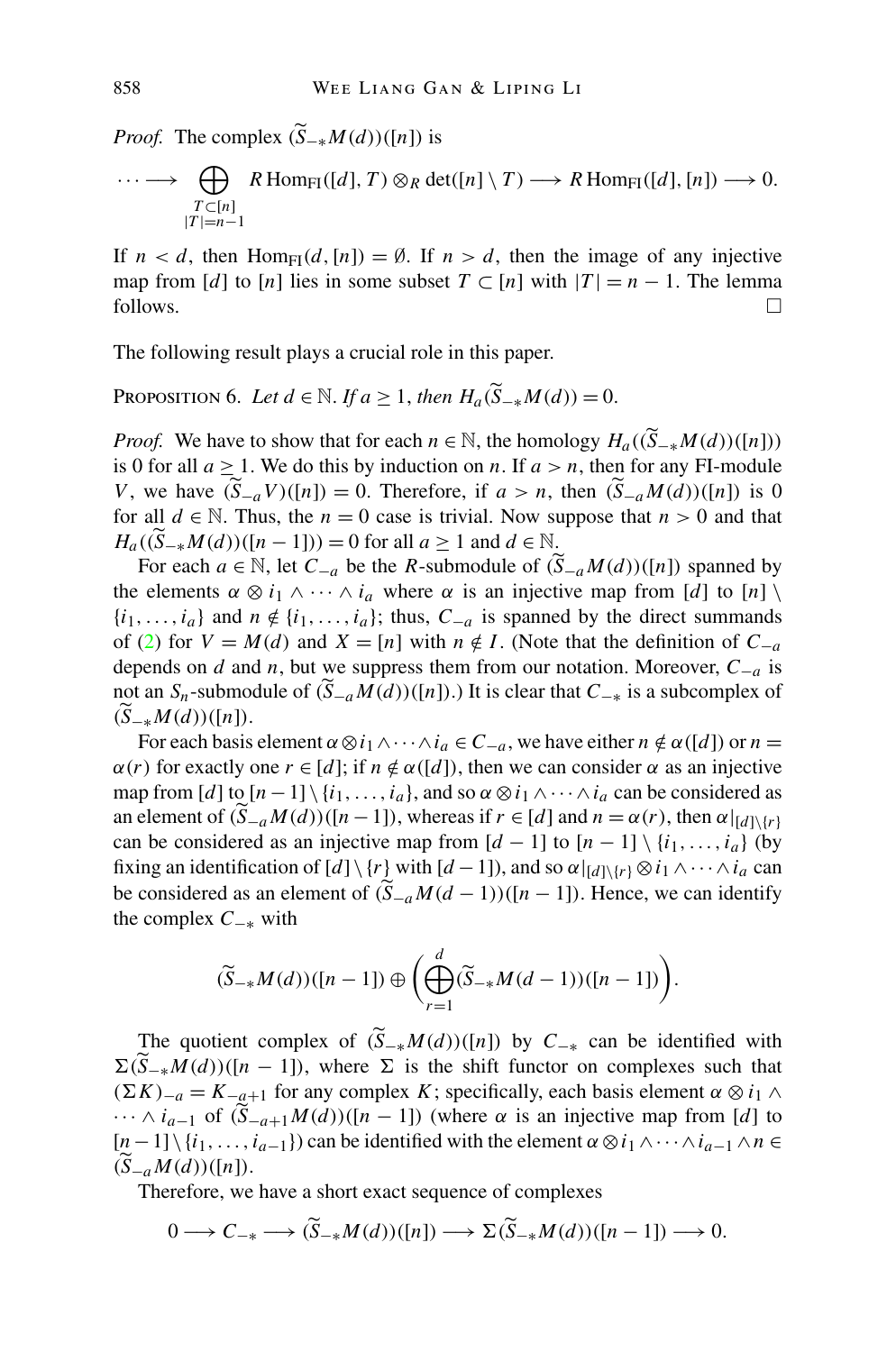<span id="page-4-0"></span>This gives a long exact sequence in homology

$$
\cdots \longrightarrow H_a(C_{-*}) \longrightarrow H_a((\widetilde{S}_{-*}M(d))([n])) \longrightarrow H_{a-1}((\widetilde{S}_{-*}M(d))([n-1]))
$$
  

$$
\longrightarrow H_{a-1}(C_{-*}) \longrightarrow \cdots.
$$

According to the induction hypothesis, if *a*  $\geq$  2, then we have *H<sub>a</sub>*( $C_{-*}$ ) = 0 and *H<sub>a</sub>*−1((S<sub>−\*</sub>*M(d)*)([*n* − 1])) = 0. Consequently *H<sub>a</sub>*((S<sub>−\*</sub>*M(d)*)([*n*])) = 0. By the induction hypothesis we have  $H_1(C_{-*)} = 0$  as well. Moreover, by Lemma [5](#page-2-0) we have  $H_0((S_{-*}M(d))([n-1])) = 0$  whenever  $d \neq n-1$ . Hence, we have  $H_1((S_{-*}M(d))([n])) = 0$  whenever  $d \neq n-1$ , and if  $d = n-1$ , then the complex *(*-*S*−∗*M(d))(*[*n*]*)* is

> $0 \longrightarrow \Theta$  $T \subset [n]$ <br> $|T| = n-1$ *R* Hom<sub>FI</sub>([ $n-1$ ], *T*) ⊗*R* det([ $n$ ] \ *T*)  $\longrightarrow$  *R* Hom<sub>FI</sub>( $[n-1]$ ,  $[n] \longrightarrow 0$ .

Since the last sequence is exact, we have  $H_1((S_+ * M(n-1))([n])) = 0.$  □

#### **4. Proof of Theorem [1](#page-1-0)**

We will now prove Theorem [1.](#page-1-0)

*Proof of Theorem [1](#page-1-0).* For any FI-module *V* and  $a \in \mathbb{N}$ , we shall write

$$
\widetilde{H}_a(V) := H_a(\widetilde{S}_{-*}V);
$$

our aim is to prove that  $H_a^{\text{FI}}(V) \cong \widetilde{H}_a(V)$ .

Any short exact sequence  $0 \rightarrow V' \rightarrow V \rightarrow V'' \rightarrow 0$  of FI-modules gives a short exact sequence  $0 \to \widetilde{S}_{-*}V' \to \widetilde{S}_{-*}V \to \widetilde{S}_{-*}V'' \to 0$  of complexes. It follows that the system  $\hat{H} = (\hat{H}_*)$  is a homological  $\delta$ -functor. For any FI-module *V*, there is a surjective homomorphism  $\bigoplus_{i \in I} M(d_i) \to V$  for some  $d_i \in \mathbb{N}$ . Hence, by Proposition [6](#page-3-0) the functor  $H_a$  is coeffaceable for each  $a \ge 1$ . By [\[4](#page-6-0), Proposition 2.2.1] it follows that *H* is a universal  $\delta$ -functor. Since, by ([1\)](#page-1-0) and ([4](#page-2-0)), we have

$$
\widetilde{H}_0(V) \cong \frac{V}{JV} \cong H_0^{\text{FI}}(V),
$$

it follows that  $\widetilde{H}_a(V) \cong H_a^{\text{FI}}(V)$  for all *a*.

The following corollary was first proved in  $[3,$  $[3,$  Proposition 2.25]; let us show that it is an immediate consequence of Theorem [1](#page-1-0) and [[3,](#page-6-0) Theorem A].

Corollary 7. *Suppose R is noetherian and V is a finitely generated* FI*-module*. *For each*  $a \in \mathbb{N}$ , *we have*  $deg(H_a(\widetilde{S}_{-*}V)) < \infty$ .

*Proof.* By [[3,](#page-6-0) Theorem A] there is a projective resolution  $\cdots \rightarrow P_2 \rightarrow P_1 \rightarrow$  $P_0$  of *V*, where each  $P_a$  is a finitely generated projective FI-module. Apply-ing the functor [\(1](#page-1-0)) to the complex  $P_{*}$ , we obtain a complex  $P_{*}/JP_{*}$  where each  $P_a/JP_a$  is a finitely generated FI-module. But for any finitely generated FI-module *W* with  $JW = 0$ , we have  $W([n]) = 0$  for all *n* sufficiently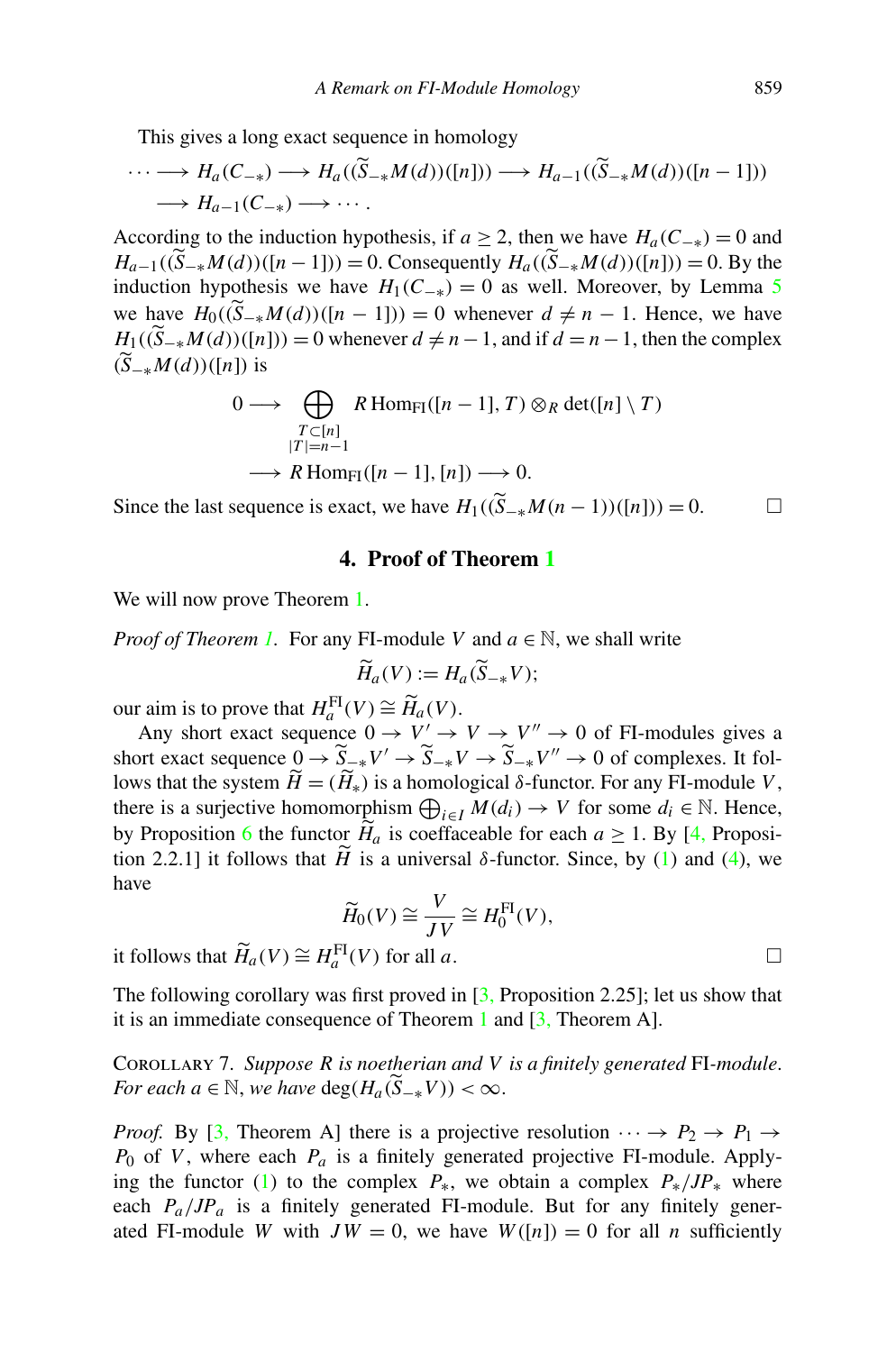<span id="page-5-0"></span>large; indeed, if *W* is generated by a finite set of elements  $w_i \in W([n_i])$  for  $i = 1, \ldots, m$ , then  $W([n]) = 0$  for  $n > \max\{n_1, \ldots, n_m\}$  since  $\alpha(w_i) = 0$  for every  $\alpha \in \text{Hom}_{FI}([n_i], [n])$  with  $n > n_i$ . Therefore, we have deg $(P_a/JP_a) < \infty$ . By Theorem [1](#page-1-0) we have  $H_a(\widetilde{S}_{-*}V) \cong H_a^{\text{FI}}(V) \cong H_a(P_*/JP_*)$ . Consequently,  $deg(H_a(S_{-*}V)) < \infty$ .

#### **5. An Application**

The goal of this section is to prove Theorem [2](#page-1-0).

*Proof of Theorem [2](#page-1-0).* The  $V = 0$  case is trivial, so assume that  $V \neq 0$ . Set  $p =$  $deg(V)$ .

Let *a* ∈ N. If *n* > *p* + *a*, then *V* ([*n* − *a*]) = 0, so  $(\widetilde{S}_{-a}V)([n]) = 0$ , and hence by Theorem [1](#page-1-0) we have  $H_a^{\text{FI}}(V)([n]) = 0$ . We claim that  $H_a^{\text{FI}}(V)([p + a]) \neq 0$  for all *a* sufficiently large; this would imply the theorem.

We have:

$$
\begin{aligned} (\widetilde{S}_{-(a+1)}V)([p+a]) &\cong V([p-1])^{\oplus \binom{p+a}{a+1}},\\ (\widetilde{S}_{-a}V)([p+a]) &\cong V([p])^{\oplus \binom{p+a}{a}},\\ (\widetilde{S}_{-(a-1)}V)([p+a]) &\cong 0,\end{aligned}
$$

 $p + a$ <sup>2</sup>

where  $V([p-1])$  is 0 if  $p = 0$ . By Theorem [1,](#page-1-0) to prove our claim, it suffices to show the following statement: *for all a sufficiently large, there is no surjective R-linear map*

$$
V([p-1])^{\oplus {p+a \choose a+1}} \longrightarrow V([p])^{\oplus {p+a \choose a}}.
$$

If *R* is a field, then the statement is clear since  $\dim(V([p-1])^{\oplus {p+a \choose a+1}})$  is a polynomial in *a* of degree at most  $p-1$ , whereas dim $(V([p])^{\oplus {p+a \choose a}})$  is a polynomial in  $a$  of degree  $p$ . Suppose now that  $R$  is any commutative ring and set  $M = V([p])$ ; we can reduce the statement to the case where *R* is a field using the following observations:

- Since *M* is a nonzero *R*-module, there exists a maximal ideal q of *R* such that the localization  $M_{\sigma}$  is nonzero; thus, we reduce to the case where *R* is a ring.
- If *R* is a local ring with unique maximal ideal q, then since *M* is a nonzero finitely generated *R*-module, it follows by Nakayama's lemma that *M/*q*M* is nonzero; thus, we reduce to the case where *R* is a field.

This concludes the proof of the theorem.  $\Box$ 

We believe that the conclusion of this theorem holds for torsion modules that might not be finitely generated. However, the technique used here (comparing dimensions) does not work in this general case. It would be interesting to find a proof valid for all torsion modules.